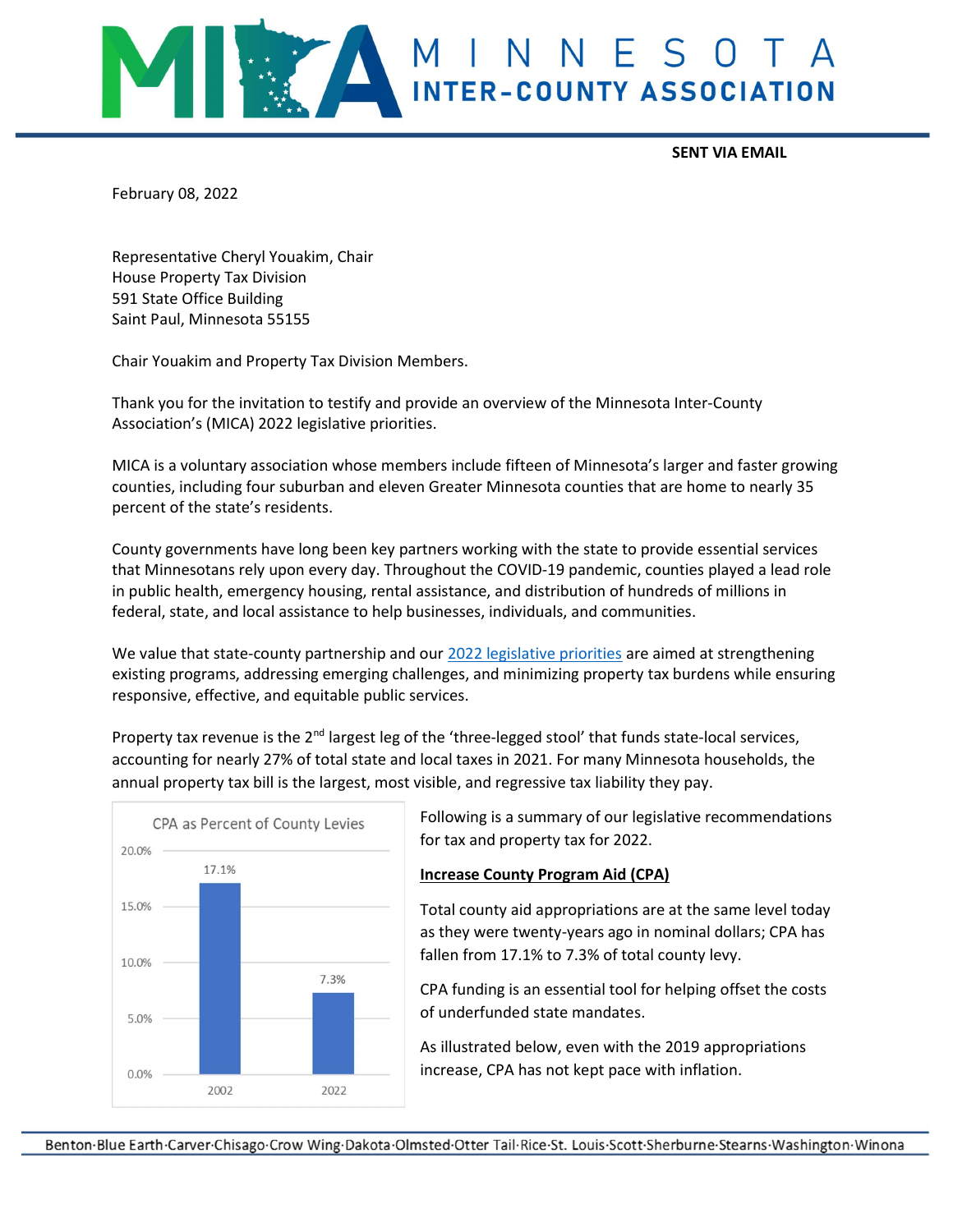



That value decline in CPA over the past twenty years closely parallels a steady increase in dependence on the regressive property tax.

#### Allow a Refund Exemption for State Sales Tax on Construction Materials (Minn. Stat. §297A.70(2)(b))

In 2013, the legislature reinstated the sales tax exemption for most purchases made by local governments. Local governments paid the sales tax since 1992, when it was used to solve a budget crisis. However, to receive the exemption for construction materials, supplies, and equipment used in infrastructure projects, local entities must follow a cumbersome set of rules that add administrative burden, shift considerable risk on local entities, and increase costs. As a result, most local entities determine it is more cost effective to not pursue the sales tax exemption rather than bid separately for taxable items and then pay to store, insure, and assume liability for damaged and defective materials. The recent passage of the federal Infrastructure Investment and Jobs Act underscores the importance put a full sales tax refund exemption for local projects in place this session.

### Exempting Counties from Sales Tax on Road Maintenance Equipment (Minn. Stat. §297B.03)

Townships alone enjoy an exemption from the legally separate sales tax on motor vehicles that applies to the purchase of heavy equipment used for road maintenance and other local operations. Counties should be granted the same exemption for the vehicles they use for highway maintenance and construction.

## Increasing Payments-in-Lieu-of-Tax (PILT) payments, Out-of-Home Placement Aid, and other targeted property tax levy relief

Certain counties face unique tax base challenges and levy pressures. For example, payment in lieu of tax aid, or PILT, is an important source of funding for counties and townships in the areas of the state with large portions of their potential tax base being publicly owned land. These stateowned lands are exempt from property tax because they are publicly owned but benefit all Minnesotans by providing recreational opportunities as well as timber for the state's important